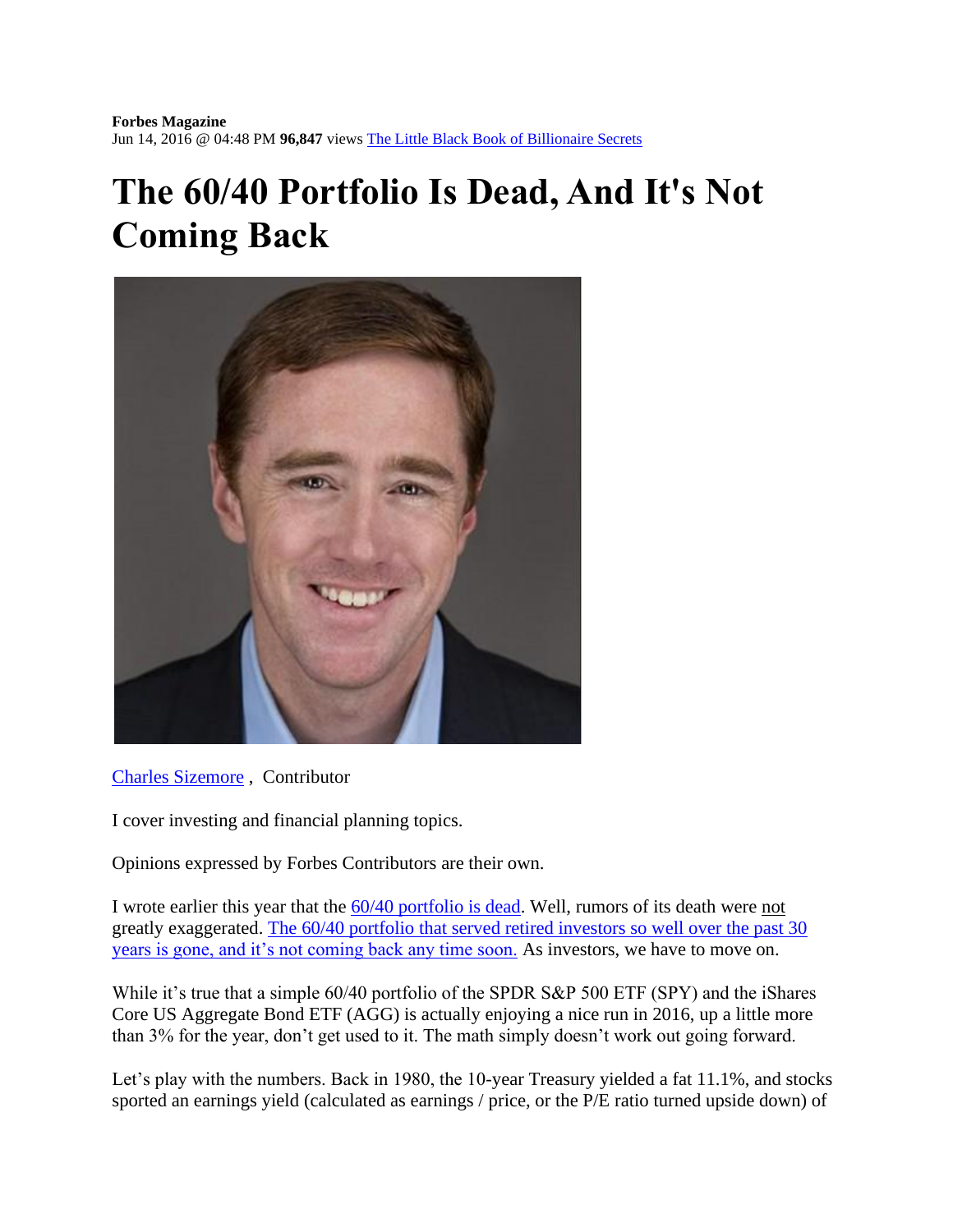13.5%. This implied a back-of-the-envelope portfolio return of about 12.5% per year going forward, and for much of the 1980s and 1990s that proved to be a conservative estimate. Both stocks and bonds were *priced* to deliver stellar returns, and both most certainly did.

But what about today? The 10-year Treasury yields a pathetic 1.6% and the S&P 500 trades at an earnings yield of just 4%. That gives you a blended portfolio expected return of an almost embarrassing 2.8%.

You know the refrain: past performance is no guarantee of future results. There is no guarantee, at least with respect to stocks, that expensive assets can't get even more expensive. It's *possible* that the great bull run in stocks could continue indefinitely, however unlikely it might be.

But I can't say the same for bonds. Starting at a 1.6% yield to maturity (or even the 4% you might find on a mid-grade corporate bond) you cannot have returns going forward that are anything close to the returns of the past. Bond yields would have to go negative, and I don't mean the -0.15% we see today on the Japanese 10-year bond. I'm talking -5% or -10% or even more. That's not going to happen. Or if somehow it did — if investors got so petrified that they piled into bonds to the extent that yields went negative to *that* degree — then I would assume the stock portion of your portfolio effectively fell to zero at that point.

The bottom line here is that even under the most optimistic scenario, investors are looking at disappointing returns in a standard 60/40 portfolio.

So, what are investors supposed to do about it? They can't just stuff their cash in a mattress for the next 5-10 years. Most of us actually need to earn a return on our money.

I'd offer the following suggestions:

## *Consider taking a more active approach to investing.*

To the extent you invest in traditional stocks and bonds, don't be a buy and hold index investor. Yes, low fees are great. But the fact that you paid [Vanguard](http://www.forbes.com/companies/vanguard/) only 0.09% per year in management fees won't really matter if you're returns are still close to zero.

Instead, try a more active strategy, [perhaps focusing on value or momentum.](http://charlessizemore.com/value-or-momentum-try-both/) Or perhaps try a dividend focused strategy. With a dividend strategy, you can realize a cash return even if the market goes nowhere for years at a time.

## *Consider investing outside of the market.*

If you're willing to get your hands dirty, consider starting your own business or investing in a cash flowing rental property. Yes, there is more work involved, and there is the risk of failure. But there is also risk in trusting your savings to a fickle market when both stocks and bonds are both expensive by historical standards.

## *Consider a truly alternative asset allocation.*